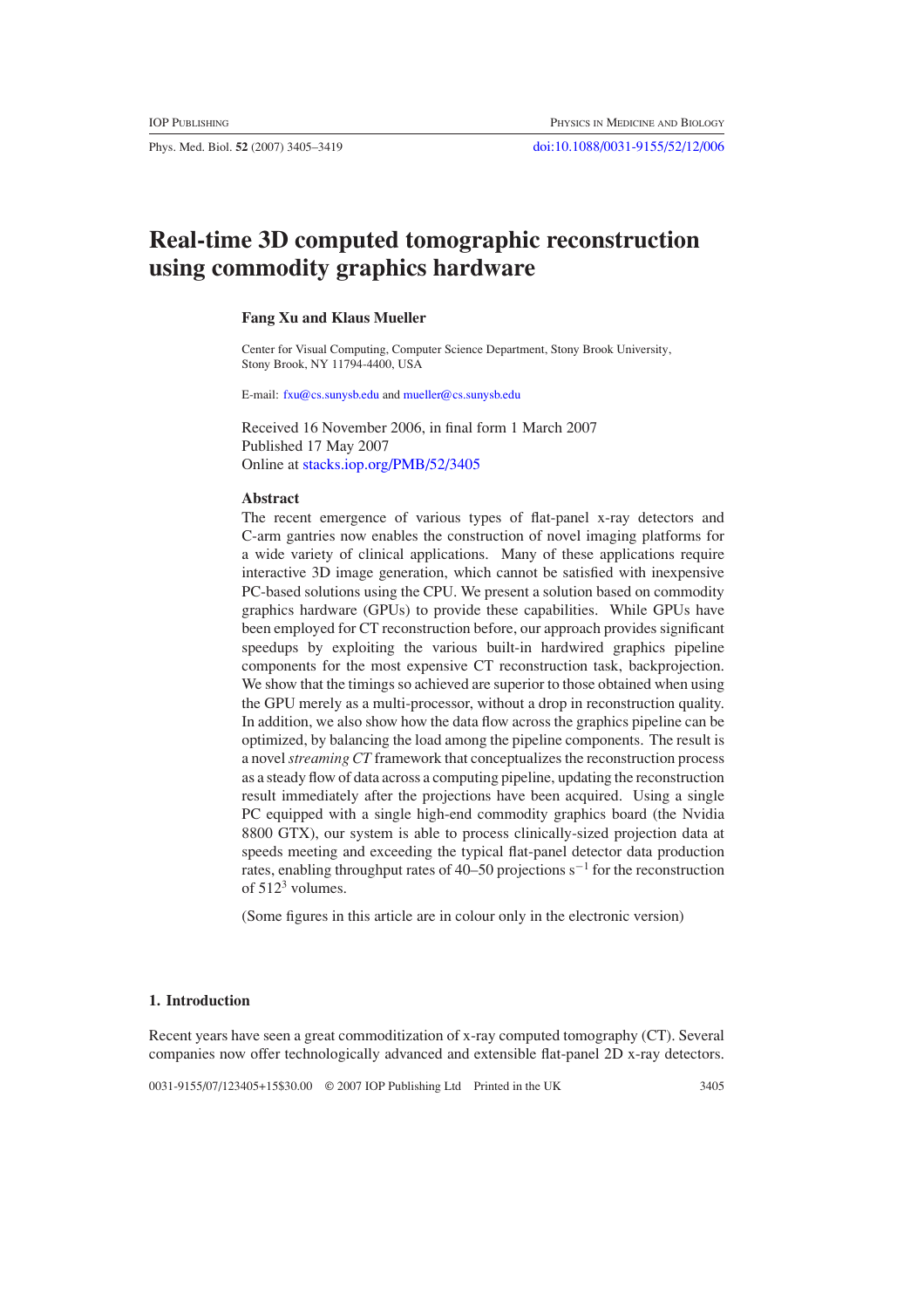At the same time, a variety of stable gantries with fast source–detector orbiting capabilities are also becoming commercially available. Efforts to combine these two crucial components are now well underway, in a wide spread of medical applications, such as planning or monitoring systems employed in radiotherapy (Jaffray *et al* [2002\)](#page-13-0), image-guided surgery and probing (Liu *et al* [2001\)](#page-13-0), trauma units with mobile scanners (Verlaan *et al* [2005](#page-14-0)), angiography (Fahrig *et al* [1997\)](#page-13-0), 4D imaging for cardiac and other CT (Kondo *et al* [2005](#page-13-0), Taguchi [2003](#page-14-0), Mori *et al* [2004\)](#page-13-0), as well as for patient positioning, instrument navigation tasks, dental applications and others. However, while this equipment offers fast acquisition of the imagery needed for CT reconstruction, the calculations required for this task have traditionally not been able to keep up with this speed, unless proprietary, inflexible and expensive special hardware was used. Fortunately, with the emergence of programmable graphics hardware (GPU), highperformance computing has also become a commodity, and this paper describes a GPU-based solution for commodity CT that pushes the envelope in this domain to a great extent.

Common to many commodity CT applications is the expectation to achieve 3D reconstructions in an expedient manner, or, when used within interventional or calibration applications, in real time. The traditional platform for flat-panel detectors is the C-arm gantry, which typically provides a spin range of 270–360 $\degree$  at 30–50 $\degree$  s<sup>-1</sup>. However, image acquisition speed and resolution are both dictated by the flat-panel detector in use, where 30– 50 projections  $s^{-1}$  are typically acquired, at a matrix size of up to 1024<sup>2</sup>.

To enable real-time CT reconstruction, the speed of the data processing must match that of the data acquisition. More concretely, assuming an image acquisition rate of 50 2D projections s<sup>-1</sup>, the reconstruction must proceed at the same bandwidth, that is, at a rate of 50 projection s<sup>-1</sup>. The result will be a pipeline in which projection data are produced by the acquisition process (the detector) and are immediately consumed by the reconstruction process (the computer), giving rise to what we call *streaming CT*. In this mode of operation, the delay incurred for a full 3D reconstruction is only constrained by the speed of the gantry (assuming properly dimensioned network interconnects for data transmission).

Even highly optimized CPU-based reconstruction engines cannot achieve this degree of computational bandwidth. Typically, reconstructing a  $512<sup>3</sup>$  volume from 360  $512<sup>2</sup>$ projections still consumes 60–100 s on a dual Pentium PC, while streaming CT would require reconstruction speeds an order of magnitude higher. The usual resort to bridge this performance gap is to employ either high-performance, specialized proprietary hardware (Application Specific Integrated Circuits (ASIC) or Field Programmable Gate Arrays (FPGA)) or a multi-node cluster, as for example the CPU*/*FPGA *inline reconstruction architecture* by Brasse *et al* [\(2005](#page-13-0)). However, all of these implementations are expensive to develop and can be difficult to modify. The GPU-based solution we outline here is able to fulfil the computational requirements of streaming CT, on a graphics board available at a price of less than \$500.

A great advantage of using GPUs is that their programs are easily modified and updated, their programming model is well understood and supported by a large user base, and their existence is immensely boosted by the commercial power of interactive entertainment. These factors have resulted in a doubling of GPU performance every 6 months (triple of Moore's law governing the growth of the performance of CPUs). On the other hand, GPU on-board memory has also substantially increased (currently 768 MB to 1 GB), enabling reconstructions of realistically-sized volume datasets  $(512<sup>3</sup>$  and more) at full floating point precision on-chip. Therefore a GPU-based platform is much better prepared to scale with growing gantry speeds, projection sizes and volume dimensions.

The use of graphics hardware for CT was first attempted by Cabral *et al* [\(1994\)](#page-13-0) for conebeam CT with filtered backprojection (FBP) and Mueller and Yagel [\(2000](#page-14-0)) for iterative CT with the simultaneous algebraic reconstruction technique (SART) (Andersen and Kak [1984](#page-13-0)), both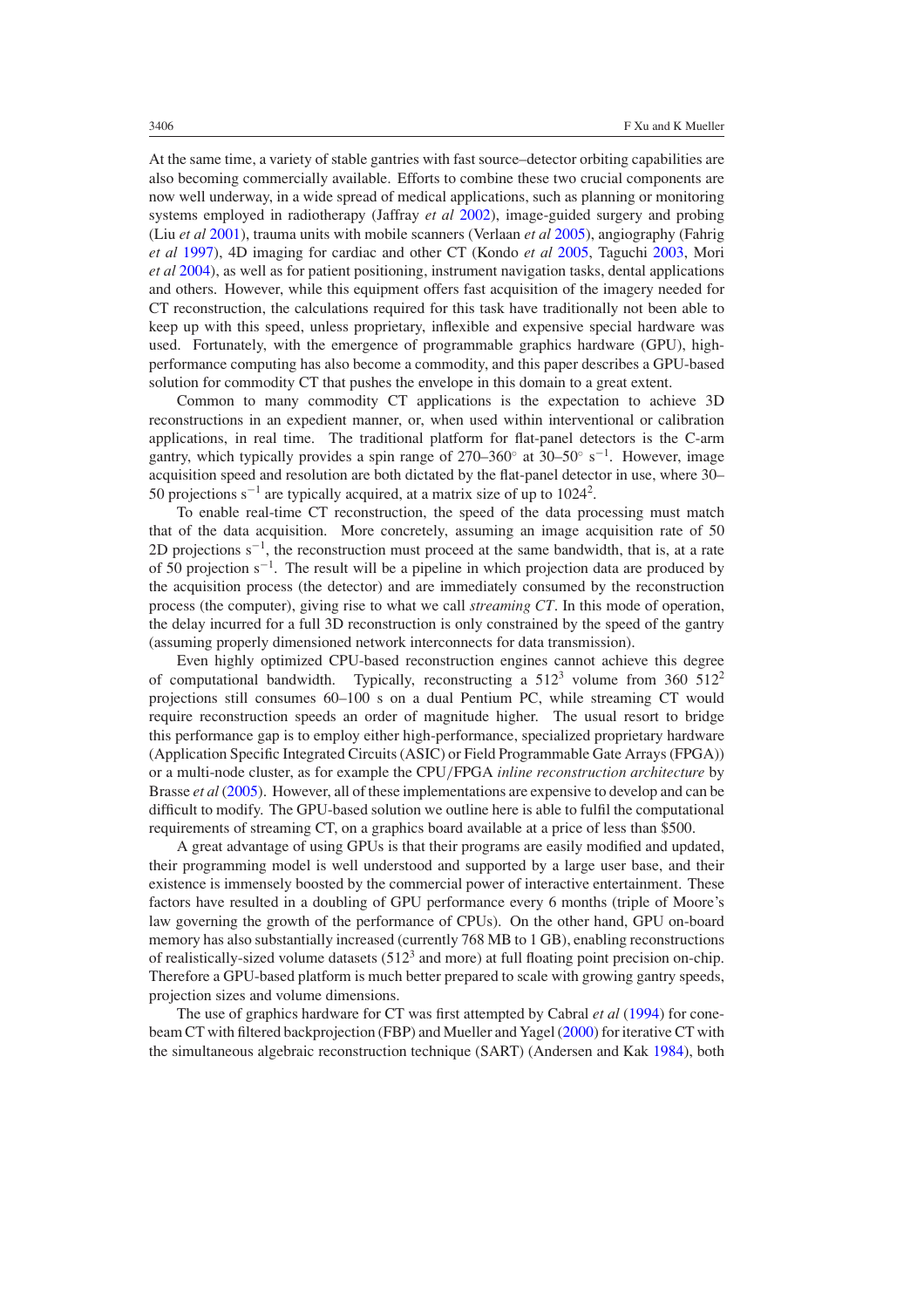on fixed point precision non-programmable high-end SGI workstations. Chidlow and Möller [\(2003](#page-13-0)) implemented emission tomography with ordered subsets expectation maximization (OS-EM) (Hudson and Larkin [1994\)](#page-13-0) on a consumer-grade Nvidia GeForce 4 GPU card, which, however, had similar limitations to the SGI solutions before. Xu and Mueller [\(2005](#page-14-0), 2006) were the first to use the newly emerging programmable GPUs. They were able to achieve reconstruction qualities comparable to CPU-based methods, for SART, OS-EM and FBP, also with larger datasets. Following these more fundamental works were a number of papers targeting specific CT applications, all with impressive speedup factors. Kole and Beekman [\(2006](#page-13-0)) accelerated the ordered subset convex reconstruction algorithm, Xue *et al* [\(2006](#page-14-0)) accelerated fluoro-based CT for mobile C-arm units and Schwietz *et al* [\(2006\)](#page-14-0) accelerated the backprojection and FFT operations employed for MR k-space transforms. However, while the latter two papers describe filtered backprojection algorithms, the reported data are restricted to parallel-beam reconstructions and are therefore not directly comparable to our cone-beam results.

Besides these GPU-based efforts, there have also been recent works that exploited other high performance computing platforms for CT, in particular the Cell BE processor (Kachelrieß [2006\)](#page-13-0). While the performance is quite good, the Cell BE does not fit (at least not currently) the profile of a commodity platform. Furthermore, it turns out that GPUs are in fact an excellent match for CT reconstruction, as the (back-) projection operations of CT have much in common with traditional graphics operations, which receive super-fast hardwired acceleration support in GPUs. We will show that exploiting this fact represents a major source of speedups, resulting in overall superior performance of our approach. Further, given the time-critical interaction of the various GPU pipeline components within our graphics-oriented framework, a careful load-balancing among these components is also needed to maximize the performance. Both of these topics represent the major contributions of this paper, which have not been reported in previous works. They also enable the desired streaming CT scenario, utilizing all-commodity hardware.

An important trend is also the recent move of GPU manufacturer Nvidia (AMD*/*ATI pursues a similar effort) to cast its latest line of GPUs also as a highly parallel processor for general purpose computing (GPGPU), releasing the CUDA (Compute Unified Device Architecture) programming environment for this purpose. While this is a laudable effort, it de-emphasizes the powerful graphics facilities that, as we show, work so well for the acceleration of CT, and experimental results to that effect will also be presented.

## **2. Overview of the GPU architecture**

Figure [1](#page-3-0) shows a schematic representation of the data flow in a standard graphics pipeline, all consisting of highly parallelized hardwired components. The input is typically a set of polygons, each defined by at least three vertex points (which are assigned one or more 4D vectors) plus connectivity information. The vertex transformation unit multiplies the incoming vertex coordinates by a  $4 \times 4$  matrix. The rasterizer then reconnects the transformed vertices into polygons and overlays each such polygon onto a grid raster (the screen), assigning each raster point a *fragmen*t whose value is the result of a linear interpolation of the polygon's vertex vectors. This can be an RGBA colour, an index into a texture (a 1–3D array—in our case the 2D projection data), or any other 4D vector. This information is then used in the fragment processing stage, for shading and texture mapping, to colour the pixel the fragment is assigned to. Since this basic graphics pipeline has no loop dependencies, the objects simply *stream* across the pipeline, starting as a list of vertices, which generate fragments, which in turn form the basis for computing the visual attributes assigned to the corresponding screen pixels.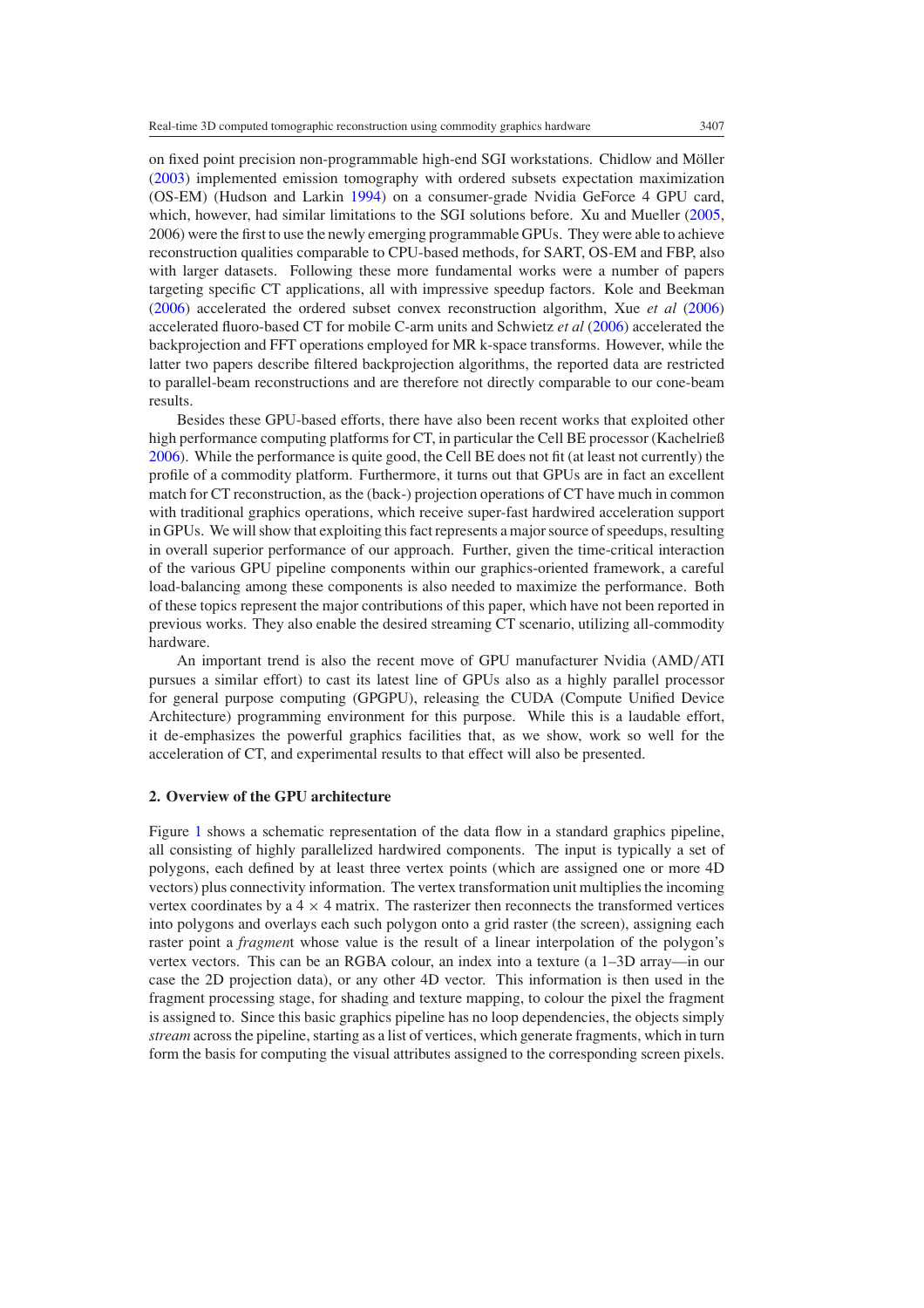<span id="page-3-0"></span>

**Figure 1.** The data flow in the graphics pipeline. The streaming architecture converts graphics primitives into pixels on the display via a series of transformations. Programmable shaders are shown in red boxes in italic text.

GPUs are hence a *streaming architecture*, processing massive sets of graphics primitives, i.e., polygons and textures, in a highly parallelized fashion. In modern GPUs both the vertex units and the fragment units are programmable, via vertex and fragment *shader programs*. This greatly extends the gamut of possible operations on vertices and fragments. The rasterizer, on the other hand, remains non-programmable, but is implemented in very fast parallel hardware.

With recent GPUs, this pipeline distinction is no longer made explicit in the hardware itself. For example, the NVidia 8800 GTX features 128 uniform SIMD (Same Instruction Multiple Data) processors. These can then be viewed either as a 128-way parallel processor, in the spirit of GPGPU and in association with the CUDA (Compute Unified Device Architecture) programming interface, or as a traditional graphics pipeline, in which case the processors are dynamically assigned to vertex and fragment operations in the manner described above. We therefore have two choices: implement backprojection (i) as a multi-processing task using the 128-way parallel configuration (*MP*-GPU), or (ii) as a graphics task by ways of the Accelerated Graphics pipeline shown above (*AG*-GPU). Most previous GPU-accelerated CT reconstruction solutions, as the one of Xue *et al* [\(2006\)](#page-14-0) mentioned before, have relied on the MP-GPU configuration, but as our comparison will show, the AP-GPU configuration is by far preferable.

## **3. Our streaming CT framework**

We perform 3D reconstruction using the widely popular Feldkamp (FDK) cone-beam reconstruction algorithm (Feldkamp *et al* [1984\)](#page-13-0). The FDK algorithm has two stages: (2D projection-space) filtering and (3D volume-space) depth-weighted backprojection. Our framework seeks to create a computational pipeline in which all PC-resident computing facilities (CPU and GPU) are utilized in an overall balanced manner. Thus, once a projection has been acquired on the scanner, our application performs the filtering on the CPU, using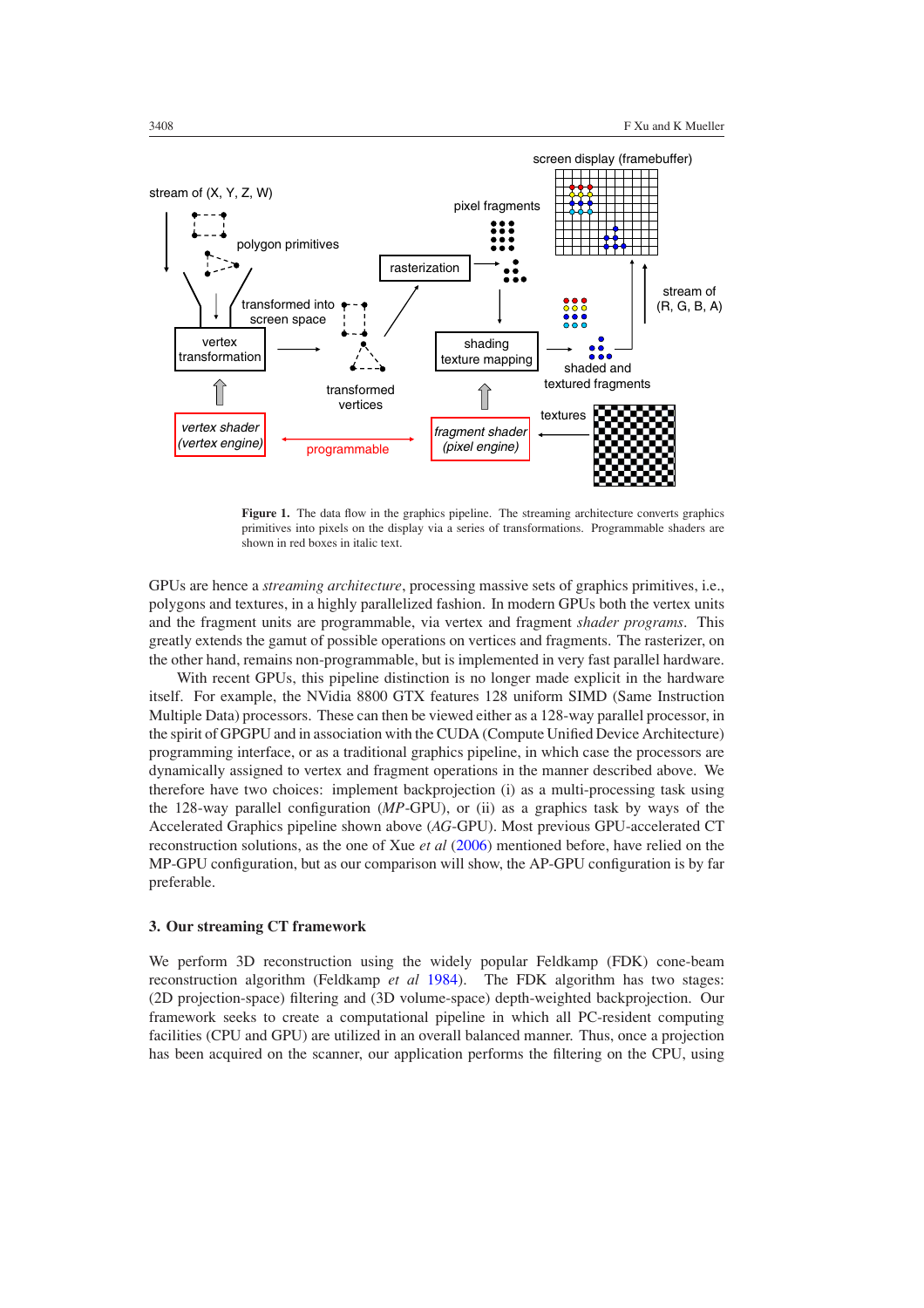<span id="page-4-0"></span>

**Figure 2.** Geometry defined in the Feldkamp filtered back-projection algorithm. VCS  $(x_v, y_v, z_v)$ : volume coordinate system; DCS<sub>*φ*</sub>  $(x_\phi, y_\phi, z_\phi)$ : source–detector coordinate system; *r*: voxel to be reconstructed; *O*: rotation centre (origin); *S*: source; *w/h*: detector width*/*height in pixel counts; *dφ*: source–origin distance; *Dφ*: source–detector distance.

FFTW (Frigo and Johnson [2005\)](#page-13-0), and then streams the filtered 32-bit floating point data into the GPU to complete the backprojection. Using the Pixel Buffer Object (PBO) and Vertex Buffer Object (VBO) software interface, in conjunction with the PCI-Express memory bus, this streaming can be well overlapped with ongoing backprojections and thus does not cause significant pipeline delays. We have observed that this strategy works well in practice. It is also theoretically justifiable, considering that the complexity ratio of a projection filtering versus its backprojection  $(O(N^2 \log N)$  versus  $O(N^3))$  is in good correspondence to the performance ratio of CPU versus GPU (one to two orders of magnitude). Another reason to perform the filtering on the CPU is also that 1D FFTs generally do not accelerate well on GPUs, unless *N* is rather large (greater than 1k) (Govindaraju *et al* [2006](#page-13-0), Sumanaweera and Liu [2005\)](#page-14-0).

# *3.1. Backprojection viewing geometry*

We use the (reconstruction) volume coordinate system (VCS) described by axis vectors  $(\mathbf{x}_v, \mathbf{y}_v, \mathbf{z}_v)$  as the reference coordinate system, with the volume centre at location (0,0,0) (see figure 2). In this VCS, a given detector image  $P_{\phi}$  has been acquired in a source–detector pair coordinate system *(DCS<sub>φ</sub>)* described by axis vectors  $(x_{\phi}, y_{\phi}, z_{\phi})$ . Here  $z_{\phi}$  is orthogonal to the (flat) detector plane, the source is located at  $s = -d_{\phi}z_{\phi}$  and the detector centre is located at  $(D_{\phi} - d_{\phi})z_{\phi}$ . A backprojection is the mapping of a voxel with VCS coordinates  $r = (r_x, r_y, r_z)$  onto the detector plane, yielding coordinates  $P_{\phi}(X(r), Y(r))$ . Here,  $X(r)$  and  $Y(r)$  are scaling functions from VCS coordinates into detector pixel coordinates. After the mapping, an interpolation operator Int() yields the backprojected voxel update  $v_{\phi}(r)$ , which is then depth-weighted according to the FDK equation:

$$
v_{\phi}(r) = \frac{d_{\phi}^{2}}{(d_{\phi} + r \cdot z_{\phi})^{2}} \cdot Int(P_{\phi}(X_{\phi}(r), Y_{\phi}(r))),
$$
  
\n
$$
X(r) = \frac{r \cdot x_{\phi}}{d_{\phi} + r \cdot z_{\phi}} D_{\phi}, \qquad Y(r) = \frac{r \cdot y_{\phi}}{d_{\phi} + r \cdot z_{\phi}} D_{\phi}.
$$
\n(1)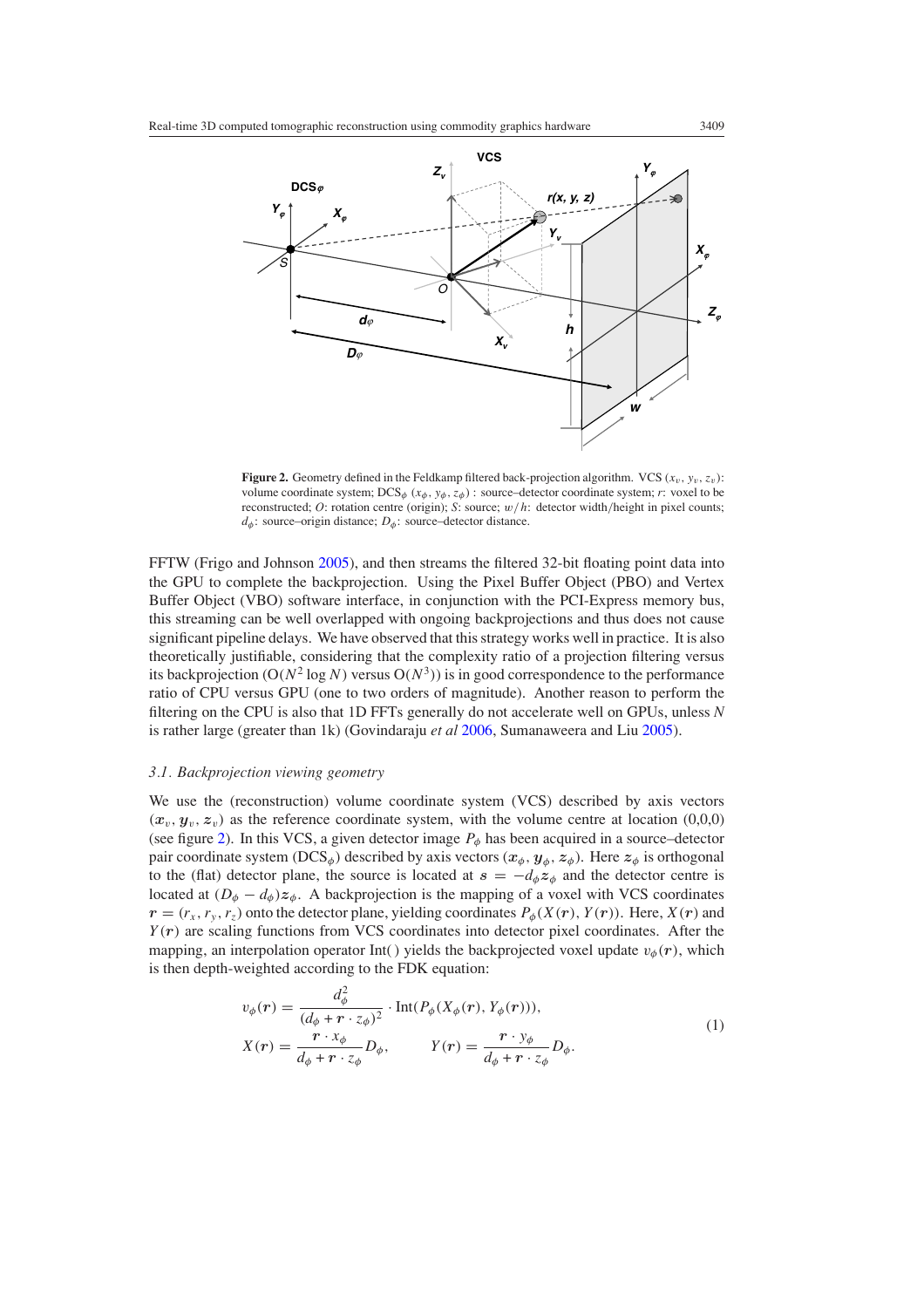<span id="page-5-0"></span>This mapping can be conveniently expressed as a series of matrix operations. Since the mapping is perspective, we must use 4D (homogeneous) vectors and  $4 \times 4$  matrices:

$$
S \otimes T \otimes P \otimes M \otimes r = \vec{v}_h
$$
  
\n
$$
\times \begin{bmatrix} \frac{w}{2} & 0 & 0 & 0 \\ 0 & \frac{h}{2} & 0 & 0 \\ 0 & 0 & 1 & 0 \\ 0 & 0 & 0 & 1 \end{bmatrix} \begin{bmatrix} 1 & 0 & 0 & 1.0 \\ 0 & 1 & 0 & 1.0 \\ 0 & 0 & 1 & 1.0 \\ 0 & 0 & 0 & 1 \end{bmatrix} \begin{bmatrix} \frac{2D_{\varphi}}{w} & 0 & 0 & 0 \\ 0 & \frac{2D_{\varphi}}{h} & 0 & 0 \\ 0 & 0 & d/c & d/c \\ 0 & 0 & -1 & 0 \end{bmatrix}
$$
  
\n
$$
\times \begin{bmatrix} x_{\varphi}^x & x_{\varphi}^y & x_{\varphi}^z & -x_{\varphi} \cdot s \\ y_{\varphi}^x & y_{\varphi}^y & y_{\varphi}^z & -y_{\varphi} \cdot s \\ z_{\varphi}^x & z_{\varphi}^y & z_{\varphi}^z & -z_{\varphi} \cdot s \\ 0 & 0 & 0 & 1 \end{bmatrix} \begin{bmatrix} r_x \\ r_y \\ r_z \\ r_z \\ r_z \\ r_z \end{bmatrix} = \begin{bmatrix} x_h \\ y_h \\ z_h \\ z_h \\ w_h \end{bmatrix}
$$
  
\n
$$
D_{\varphi} = \frac{h}{2 \tan(\theta_{\varphi}/2)} \qquad P_{\varphi}(X, Y) = \left( \frac{x_h}{w_h}, \frac{y_h}{w_h} \right).
$$
 (2)

Here,  $\theta$  is the cone-angle and  $d/c$  indicates terms that are not needed, since we do not require *zh*. The model-view matrix *M* transforms a voxel coordinate *r* from the VCS into the DCS. Another  $4 \times 4$  matrix, *P*, determined by  $D_{\phi}$ , and detector dimensions *w* and *h* implements the subsequent perspective projection. *M* and *P* map *r* into a *canonical viewing space*, which is essentially a volume whose Cartesian coordinates are in [−1, 1]. The following two transformations, translation matrix *T* and scaling matrix *S*, are determined by the detector size (*w* and *h*) in pixels. Next comes the perspective divide, using the  $w_h$  term of the resulting 4D vector. This produces the (floating point) coordinates  $P_{\phi}(X(r), Y(r))$  in detector pixel space. After interpolating the detector image the FDK weighting is performed, re-using the *w<sub>h</sub>* term. This weight is essentially computed as  $|z_{\varphi} \cdot r - z_{\varphi} \cdot s|$  representing the voxel's depth with respect to the source.

We note that this matrix only accommodates the case illustrated in figure [2,](#page-4-0) that is, the source–detector pair can rotate in any (non-circular) orbit and orientation, but the centre ray must pass through the rotation centre (here the volume origin) and it must be orthogonal to the detector plane. However, generalizations of this can be easily incorporated into the *P* matrix by implementing a general viewing frustum (for more details of this mapping see Foley *et al* [\(1990](#page-13-0)) and Segal *et al* [\(1992\)](#page-14-0)). This can accommodate any type of instable gantry situation, which often occur in practice.

## *3.2. Accelerating backprojection on the GPU*

As mentioned above, there are two alternative approaches, AG-GPU and MP-GPU, with which CT reconstruction on the GPU can be performed. For both, we represent the target volume as an axis-aligned stack of 2D textures (single 3D textures currently do not support an efficient update mechanism). We first create a series of quadrilaterals *Pi* (called *proxy polygons*) which define the location and spatial extent of each volume slice, and associate these with a set of 2D textures  $T_i$  that are used to store the voxel values to be reconstructed (initialized to zero). Then, as figure [3](#page-6-0) illustrates, for each such slice  $T_i$ , we view its host polygon  $P_i$  face-on in orthographic viewing mode at slice resolution, which produces the fragments that are contained inside the quadrilateral and correspond to each slice voxel to be reconstructed. These are then processed in different ways in the two available configurations, MP-GPU and AG-GPU, to produce the detector plane mappings and the subsequent backprojected values. However, before we detail these two configurations, we first rewrite figure [1](#page-3-0) in the form of a block diagram, in figure [4](#page-6-0) (disregard the callouts for now). Here, both geometry and fragment stages have the capability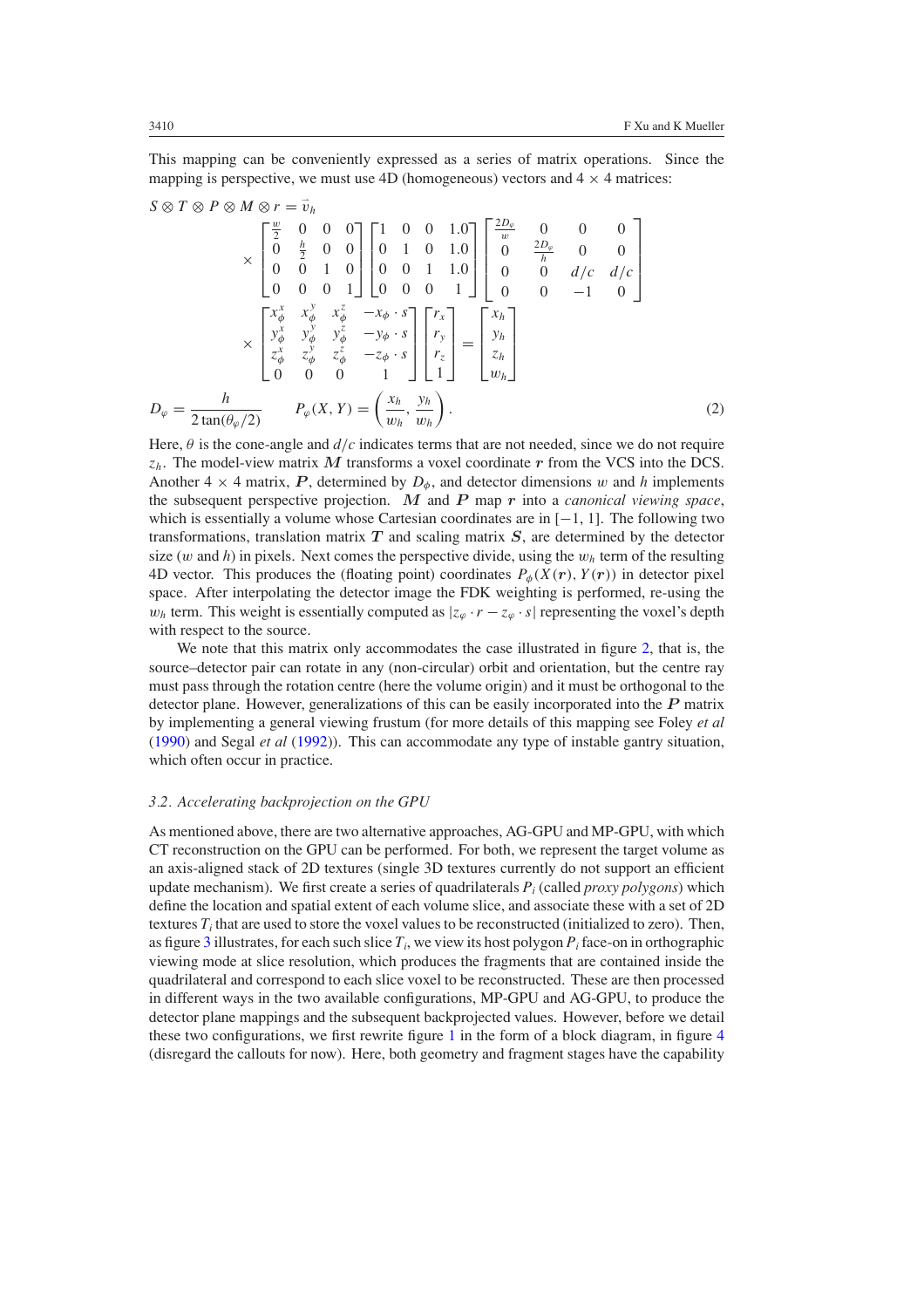<span id="page-6-0"></span>

Figure 3. Backprojection of a volume slice on the GPU. An orthographic view (screen) onto the volume slice generates voxel fragments, each of which will then sample the detector (one fragment is shown here).



Figure 4. The GPU pipeline in block diagrams. Geometry, rasterization and fragment stages consist of primary engines that process three different data streams (vertex, fragment and texture). Four stages that might affect load-balancing and cause pipeline stall are marked as callouts.

of processing the graphics primitives streamed into the GPU pipeline, such as vertex, fragment and texture data. The following two sections detailing the two alternative configurations will then insert their specific shader tasks for backprojection into these blocks.

*3.2.1. Using the accelerated graphics pipeline (AG-GPU).* In the AG-GPU configuration both vertex and fragment shaders are used (see figure [5\(](#page-7-0)a)). First the matrix  $T_r = S \cdot T \cdot P \cdot M$ for the specific projection is compiled and loaded into the vertex shader. Then, for each slice, the vertices of its proxy polygon are passed into the vertex shader, and the subsequent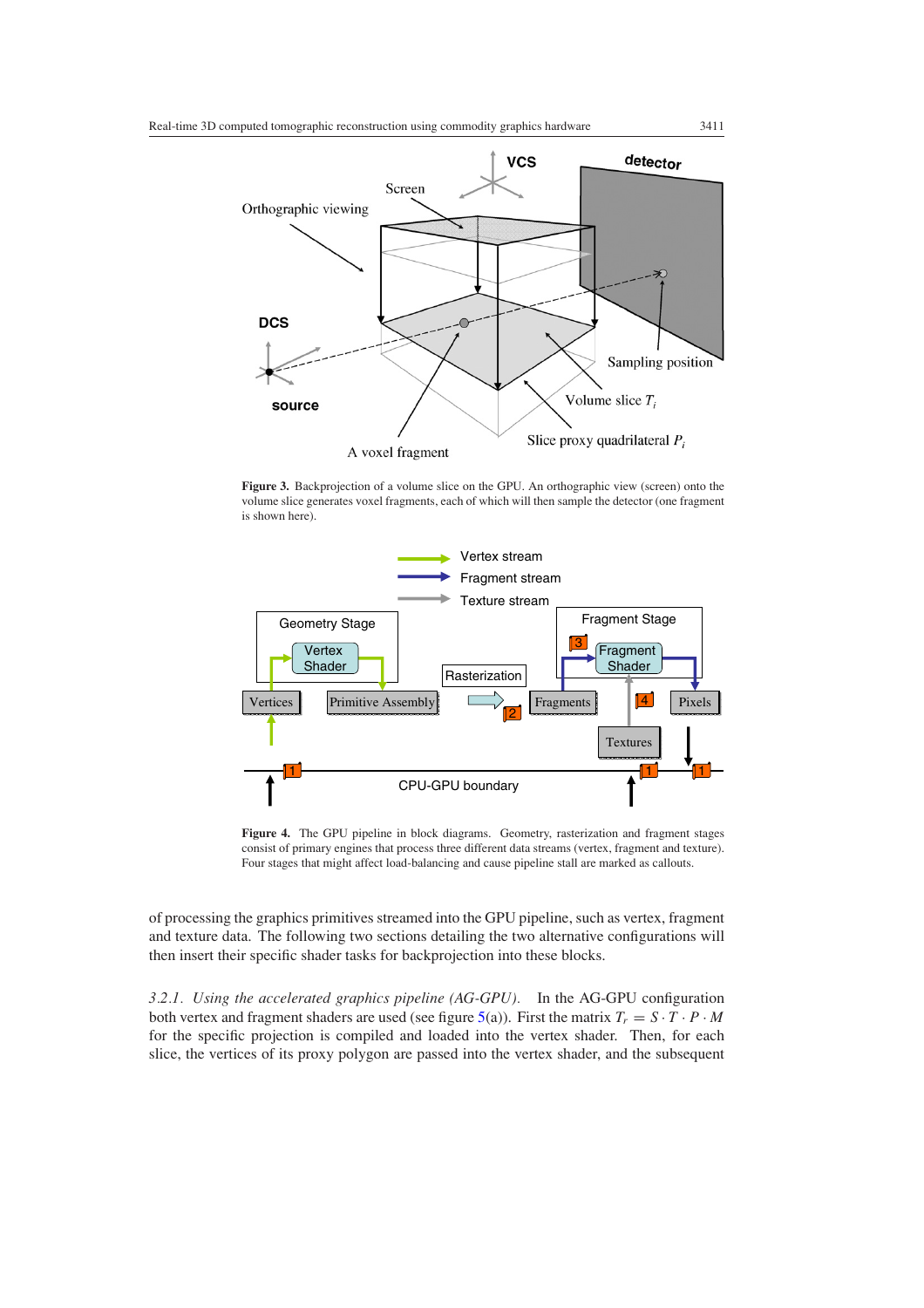<span id="page-7-0"></span>

**Figure 5.** Two options for GPU-based accelerated CT reconstruction: (a) AG-GPU: accelerated graphics pipeline using both vertex and fragment engines; (b) MP-GPU: multi-processor configurations using fragment engine only.

transformation produces the mappings of the slice vertices into the detector plane (the 4D coordinate vector in equation  $(2)$ ). The rasterizer, in turn, produces bilinear interpolations of these coordinates, one for each slice voxel (mapped to its fragment). These interpolated  $4D$  coordinates are the correct mappings for the slice voxels, since the matrix  $T_r$  originates in linear algebra and linear transformations. With each such fragment containing the vector  $[x_h, y_h, z_h, w_h]$  for its slice voxel r, the fragment program then performs the final perspective division. This produces the detector coordinates needed for the sampling of the (filtered) projection image, which is streamed in as a texture from the CPU. The sampling position usually does not coincide with the detector pixels and a sampling kernel needs to be applied to produce final values. Here, the method employed for this sampling is important. We use bilinear interpolation, which in fact runs nearly at the same speed as nearest-neighbour interpolation on the Nvidia 8800 GTX, but produces superior results, especially in cases where the projection resolution is close to the volume resolution. The last portion of the fragment program is the computation of the FDK depth-weighting factor  $(d_{\phi}/w_h)^2$  and the result is then written to the texture accumulating the backprojections. Thus, the overall length of the fragment program is quite short: two divisions, two multiplications, one (hardwired) interpolation and one addition.

*3.2.2. Using the multi-processor configuration (MP-GPU).* In MP-GPU the generated fragments are processed in one uniform SIMD multi-processor of the GPU, most appropriately called the fragment shader (the vertex shader is not implemented). This mode is shown in figure 5(b). Here, the processors, and not the built-in hardware, must perform the matrix– vector multiplication for each slice voxel (represented by a fragment), in addition to the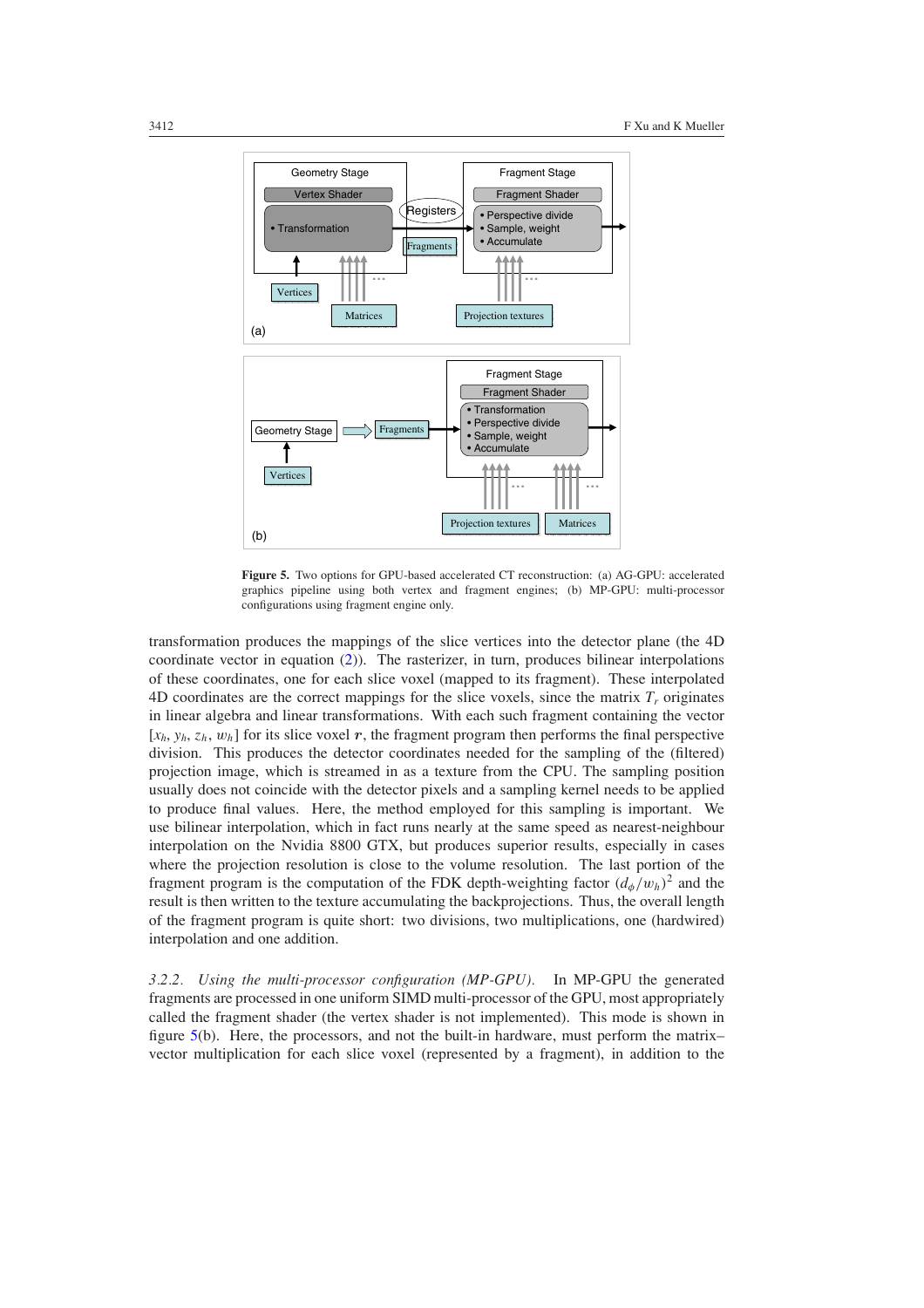other operations also performed in the AG-GPU configuration. These additional calculations amount to 12 multiplications and 9 additions, which requires nearly twice as many clock cycles than the shader program of the AG-GPU configuration.

#### *3.3. Additional acceleration strategies*

A source for additional speedups is a GPU facility known as *early fragment-kill (EFK),* which can be exploited when the density range or the spatial extent of the target object is known *a priori*. In EFK a fragment is culled from the pipeline before it enters the fragment shader, thus causing near-zero computational overhead.

If the spatial extent of the object is known or the reconstruction can be limited to a region of interest, then the GPU stencil buffer can be set to a bit mask, which is tested in hardware by a corresponding stencil threshold during rendering. The outcome of the test then decides if the fragment is culled. Since the stencil buffer has 32 bits, we divide the volume slice stack into 32 sub-stacks, find the 2D stencil for each and store it in one of the 32 bits. This stencil mask is then loaded into the GPU at run-time.

In addition, if the desired density range of the object is known then the current density of a reconstructed slice voxel (normalized to the number of backprojections applied so far) can be used to determine if a subsequent fragment is passed into the fragment shader or not. If a voxel's value is outside the density range of interest (plus a reasonable margin), then this slice fragment (corresponding to a voxel) is guaranteed to fall outside the structure of interest (that is, it is outside the shadow of the previously applied projections) and can be safely rejected from the pipeline using EFK. This is a conservative rejection criterion, with 100% sensitivity, and the specificity increases (that is, more fragments end up rejected) as more projections are being applied, since these lead to a better object definition. EKF can be controlled by copying the current density volume into either the depth- or stencil buffer, and then setting the appropriate depth- or stencil thresholds according to the desired density range (for more details see, e.g., Neophytou and Mueller [\(2005](#page-14-0))).

## *3.4. Load-balancing the pipeline*

For CPU-based programs, the use and scheduling of the cache as well as other lower-level memories plays a very important role in overall performance. Every cache (and memory) fault leads to a delay within the ongoing computation, and much work has been done to optimize memory access patterns for an abundance of diverse application scenarios. This situation is considerably more complex on GPUs since they consist of several components: (1) the cache and the main memory interface, but also (2) the active units embodied by the rasterizer and the two programmable, SIMD-parallel shaders. Thus, while CPU-based programs only need to minimize the waits for memory access and data delivery, GPUs must, in addition, also balance the data flow across its several active units.

In figure [4](#page-6-0) we have marked with callout flags those GPU pipeline locations where the data flow may become compromised, that is, when the data production rate of the previous stage does not match the consumption rate of the upcoming stage. If it is greater, then data accumulation will occur, while if it is less, the upcoming stage stalls.

Our discussions so far were focused on updating one volume slice with one projection. This represents one rendering cycle (pass) on the GPU. A straightforward extension of this concept would then initialize and execute individual passes until every volume slice is updated, from every projection angle. However, we have found that instruction execution and texture sampling (callouts 3 and 4) cannot produce enough workload on each fragment generated from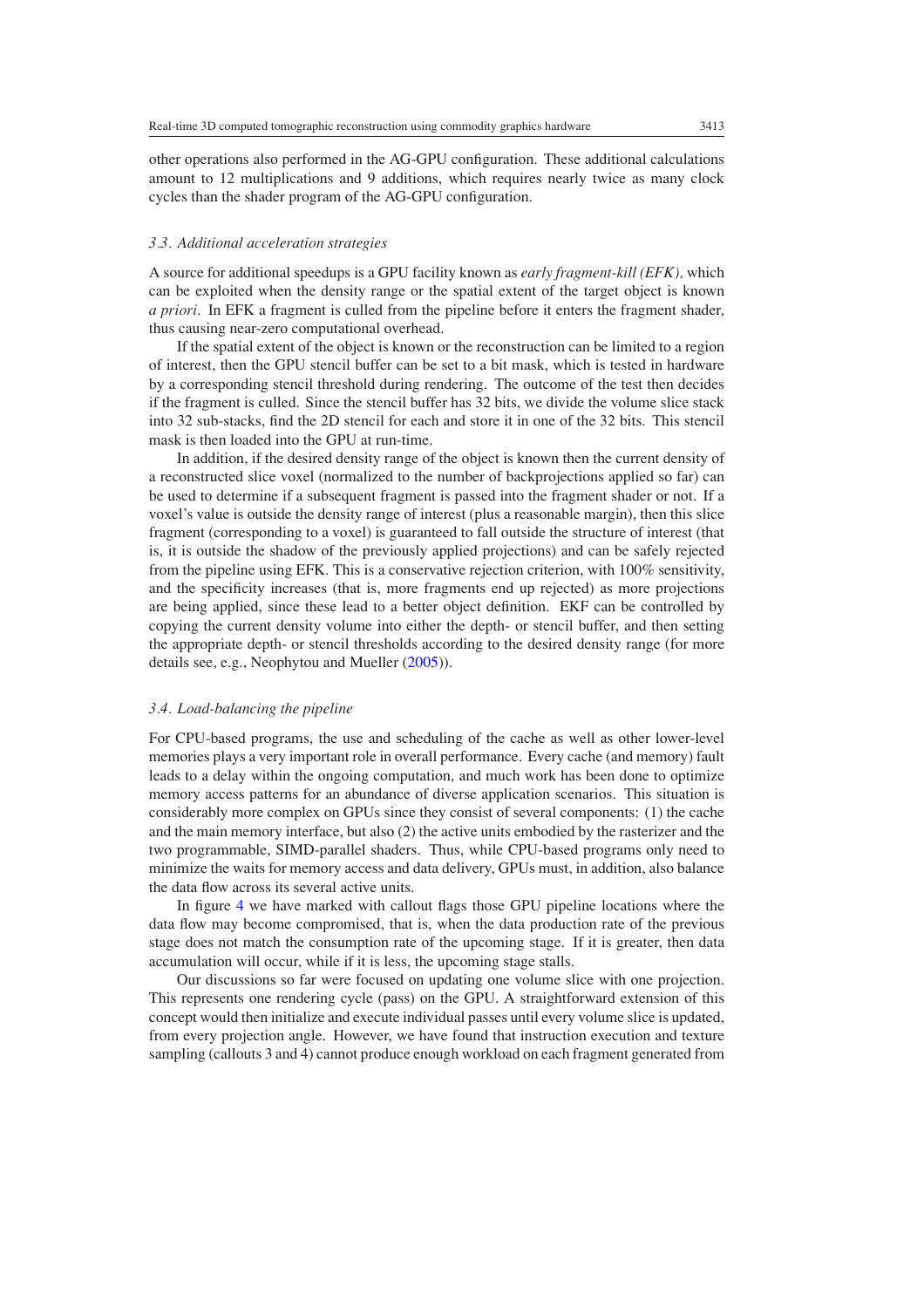the rasterization engine. Thus, fragments, streaming out of the rasterization engine, are being pooled into the multiple pixel pipelines, waiting to be processed in a shader (callouts 2, 3). Eliminating this bottleneck means we must produce more work per fragment, which can be facilitated by processing more than one projection per pass. This also reduces the number of passes which is beneficial since each pass requires time for setup, polygon rendering, fragment production, and texture writes (the slice updates).

To enable this scheme, we created a projection buffer on the GPU to temporarily store the acquired and filtered but not yet backprojected projections streamed in from the CPU. Here, the number of projections held in the buffer is controlled by a *window*, which we can dynamically adjust via the CPU-resident control process in order to optimize the load. When using this projection buffer, the first cycle must wait until the buffer has been filled, but for the remaining cycles the filling of the buffer with the next batch occurs while the previous batch is being processed, thus there will be no wait thereafter. In practice, when passing a batch of projection textures into the shader, we also transmit their acquisition geometry information in order to perform multiple backprojection samplings for a given slice. This multiplicity has already been indicated in figure [5](#page-7-0) (by the multiple arrows). While the MP-GPU approach (figure [5\(](#page-7-0)b)) can cope with arbitrary window sizes, the AG-GPU approach is limited by the number of floating point texture coordinate registers a rasterized fragment has available. These are needed to pass the interpolated texture coordinates and weights for each projection. The current hardware has a maximum of eight such registers, which, however, did not pose a limit for our application. More detailed experimental and benchmark data with regard to load-balancing our framework is available at our website [\(www.rapidCT.com\)](http://www.rapidCT.com).

Finally, larger target volumes exceeding the on-board memory are broken into blocks and the streaming pipeline is repeated for each such block. This is possible since voxels are completely independent during reconstruction. Immediately after reconstruction a block is then read out and stitched onto the adjoining blocks to assemble the complete volume. Also note that there is no space concern for large projections, since projections are deleted from GPU memory immediately after they have been applied (consumed) for reconstruction.

## **4. Results**

We employed a 3D version of the Shepp–Logan phantom as well as a variety of medical CT datasets (a human head, human toes and a stented abdominal aorta) to test our framework. All experiments were performed on a 2.2 GHz dual-core Athlon PC with 1 GB RAM, equipped with a Nvidia Geforce 8800 GTX card with 768 MB on-board memory. The phantom projections were calculated analytically, while the medical projection data were obtained by performing high-quality x-ray simulations on existing CT volume datasets. All projections were acquired on a full circular orbit at a 15◦ cone angle. All projections assume a flat detector. The work (and the simulations) reported here has focused only on accelerating the backprojection operations—other adverse effects, such as noise and the data blurring caused by the revolving detector gantry have not been modelled or accounted for.

## *4.1. Reconstruction quality*

For the following experiments, we used 360 projections of size  $512^2$  each to reconstruct a 5123 volume. Figure [6](#page-10-0) shows slices from the reconstructed 3D Shepp–Logan phantom (at the original 0.5% contrast), obtained with our GPU framework as well as a traditional highquality CPU implementation. Both used bilinear interpolation in the projection mapping, and a Shepp–Logan filter was employed for pre-filtering. We also show the intensity profile across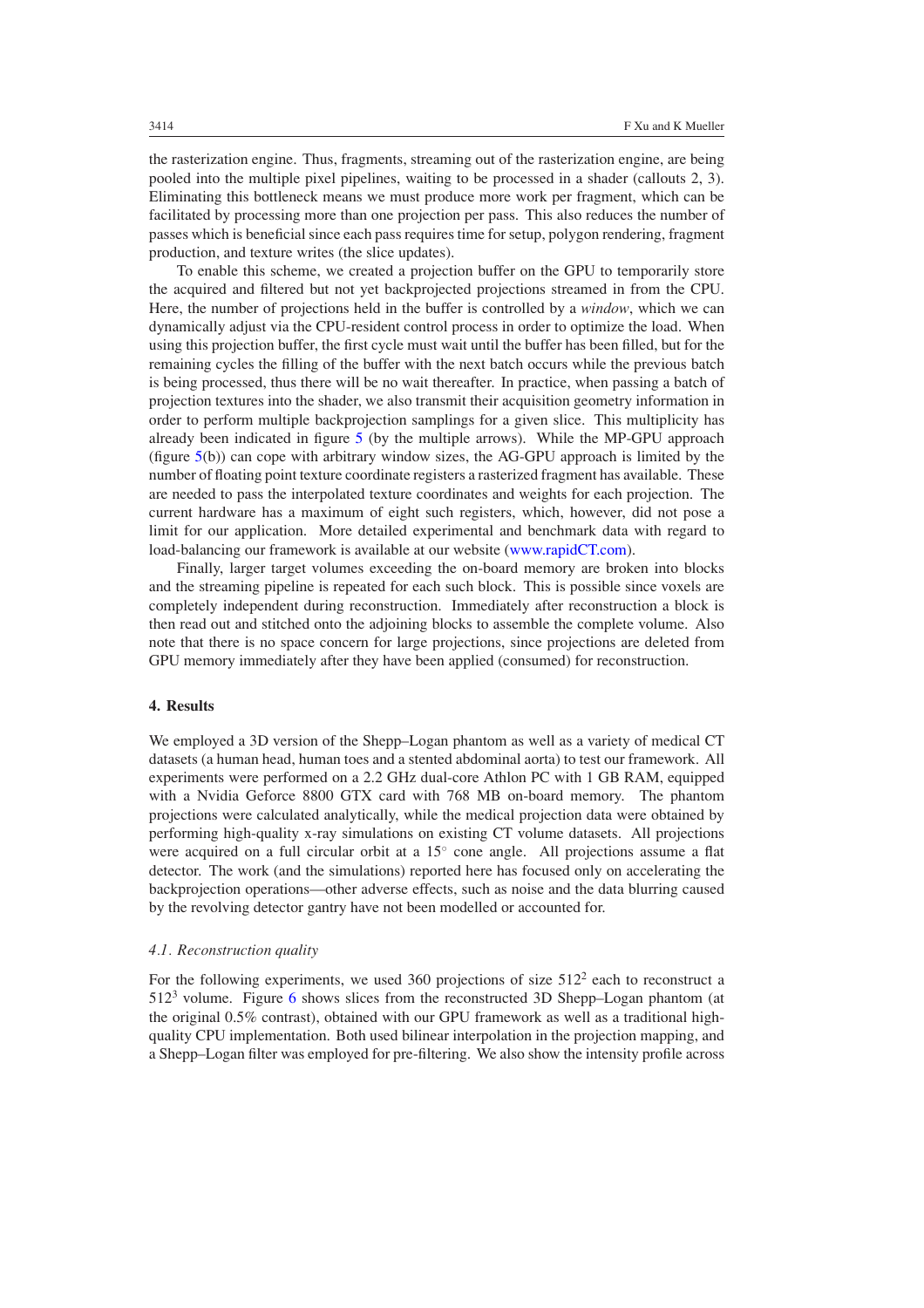<span id="page-10-0"></span>

**Figure 6.** A slice of the 3D Shepp–Logan phantom, reconstructed with our streaming CT GPUbased framework (first column) and with a traditional CPU-based implementation (middle column). A windowed density range of [1.0, 1.04] is shown. The right column shows the line profiles across the three tumours near the bottom of the phantom (dashed lines: ground truth; solid grey lines: CPU results; solid black lines: GPU results). We observe that the GPU reconstructions are essentially identical to those computed on the CPU and that they represent the original phantom well.



Figure 7. Slices of streaming CT reconstructions from simulated projection data of three representative medical volume datasets (left to right): a human head, human toes and a stented abdominal aorta. The slight blurring stems from the (minimal) low-passing induced by the resampling during simulation.

the small tumours near the bottom. Here, the slight shift comes from the non-exact FDK reconstruction of the off-centre slices (Kak and Slaney [1988](#page-13-0), Turbell [2001\)](#page-14-0). We observe that the CPU and GPU reconstructions are virtually identical (both for AP-GPU and MP-GPU).

Figure 7 compares slices reconstructed from the simulated projection data (top row) with the corresponding slices from the original volume dataset (bottom row). We observe that the quality of the reconstruction and the original is nearly identical. The very slight blurring most likely stems from the inherent low-passing in the resampling during the projection simulation.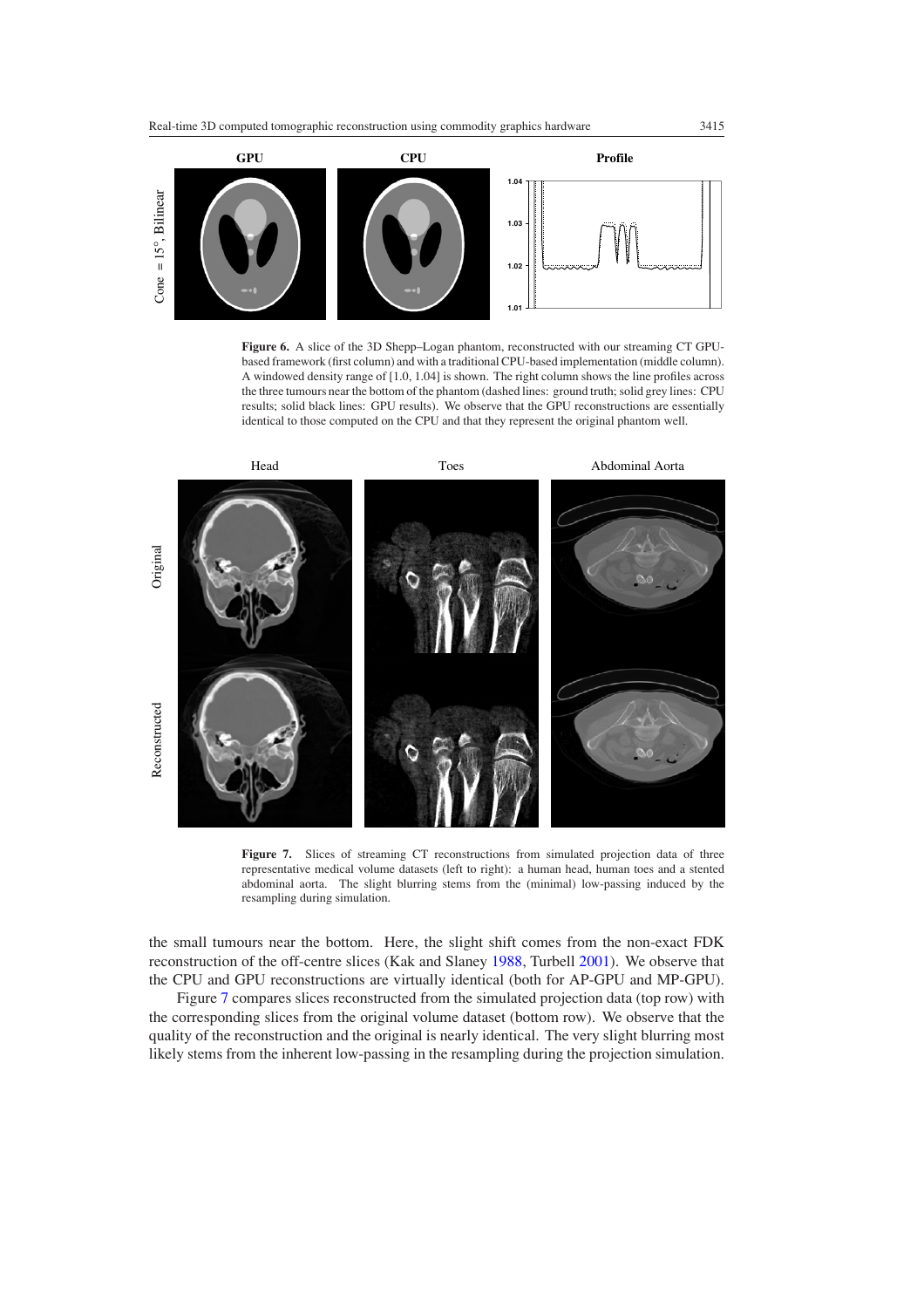<span id="page-11-0"></span>

Figure 8. Streaming CT performance for a Feldkamp cone-beam reconstruction (512<sup>3</sup> volume, 360 projections, direct method, 32-bit floating point precision, bilinear sampling) using different buffer (window) sizes.

Table 1. Reconstruction speeds of various high-performance CT solutions. Timings have been normalized for a Feldkamp cone-beam CT reconstruction with 360 projections onto a volume grid of 512<sup>3</sup> resolution (note not all implementations employ 32-bit floating point precision, bilinear interpolation and generalized source–detector positioning, which are all used for our streaming CT application).

|                                                  | Hardware platform                            | Mechanism                           | Time $(s)$           | Projections $s^{-1}$ |
|--------------------------------------------------|----------------------------------------------|-------------------------------------|----------------------|----------------------|
| Brasse et al.                                    | 1 dual-core Xeon CPU 2.6 GHz                 |                                     | 3705                 | 0.1                  |
| Goddard and Trepanier,<br>Leeser et al, Li et al | 12 dual-core Xeon CPU 2.6 GHz<br><b>FPGA</b> |                                     | 236<br>$40.2 - 46.4$ | 1.6<br>$8 - 9$       |
| Kachelrieß et al.                                | <b>CPU</b><br>Cell BE                        | Hybrid<br>Direct (hybrid)           | 135<br>19.1(9.6)     | 2.6<br>19(37)        |
| Streaming CT<br>(this paper)                     | <b>GPU</b> Nvidia<br>8800 GTX                | MP-GPU<br>AG-GPU<br>AG-GPU with EFK | 24.8<br>8.9<br>6.8   | 14.5<br>40.4<br>52.5 |

#### *4.2. Reconstruction performance*

Table 1 compares the overall performance of our streaming CT framework with a selection of other current high-performance FDK-based CT reconstruction solutions reported in the literature. To enable a comparison, we scaled all of these to a currently common problem size, which we have also used for our own experiments: the reconstruction of a  $512<sup>3</sup>$  volume from 360 projections (the size of the projections is irrelevant, except for filtering, since the backprojection is mostly determined by the volume size). We also use the metric projections s−<sup>1</sup> to indicate the potential for real-time (streaming) reconstruction, currently requiring processing rates of 30–50 projections s−<sup>1</sup> .

In table 1, the methods labelled 'direct' employ the full 3D projection matrix (equation [\(2\)](#page-5-0)) when mapping a voxel onto the detector plane, allowing practical scanning situations in which the detector–source pair need not be confined to an aligned, perfectly circular orbit. In contrast, the method labelled 'hybrid' uses data that stem from resampling the acquired projections into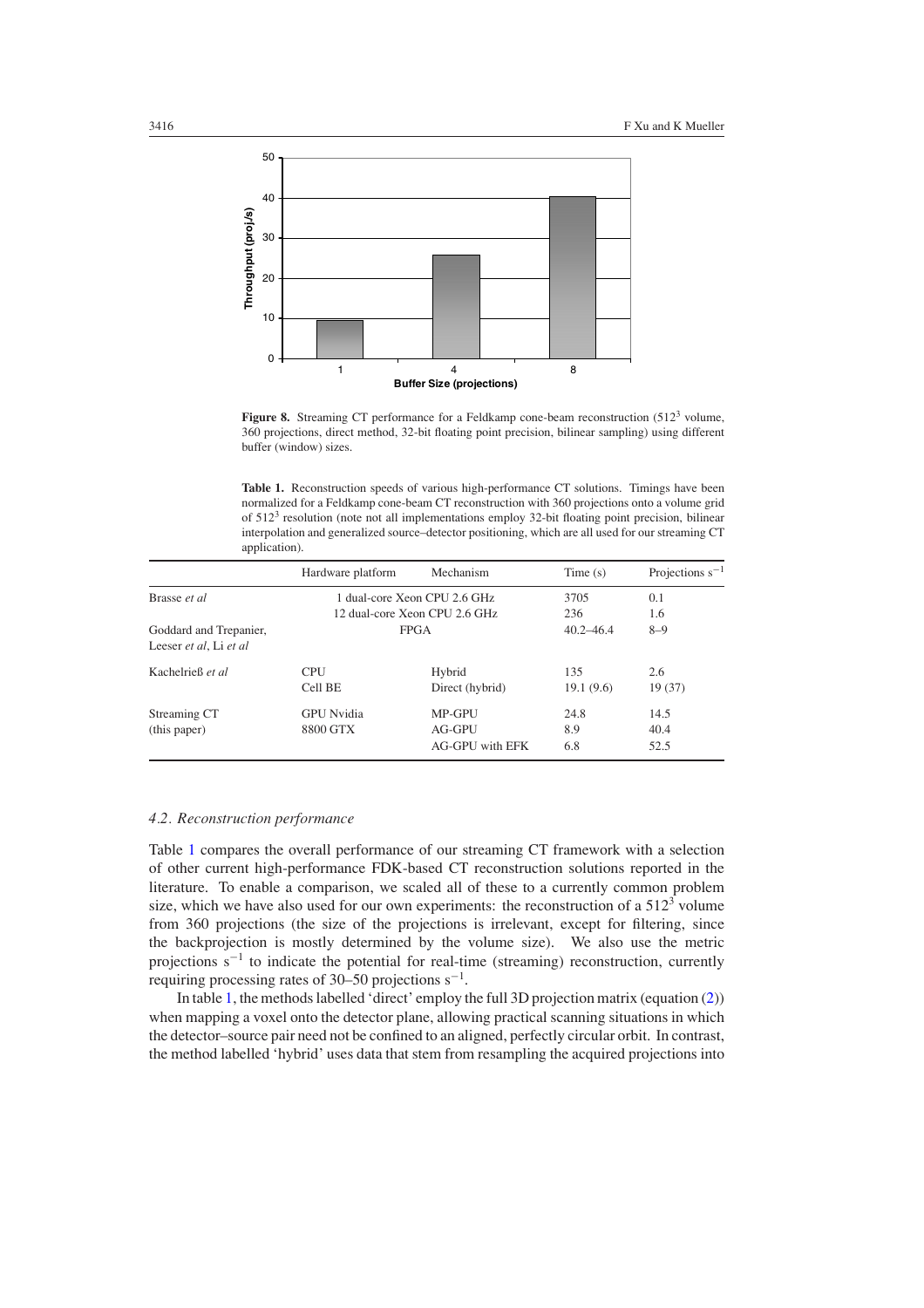a virtual detector, which conforms to this ideal circular orbit. The backprojection is then performed into this arrangement, which reduces and simplifies the backprojection matrix and thus allows for faster voxel-projection mapping. All of our GPU solutions use the general, direct projection scheme.

We first observe that neither FPGA nor CPU-based solutions have reported processing rates of greater than 10 projections s<sup>-1</sup>. On the other hand, our AG-GPU solution achieves the desired real-time projection throughput rate (40 projections s−<sup>1</sup> )—however, the MP-GPU solution does not. Further, while the Cell BE hybrid solution is quite competitive to our standard AG-GPU method, the Cell BE direct method is only comparable to the MP-GPU solution. This match is understandable since the Cell BE is a multi-processor architecture, but without specific graphics hardware support.

Next, we show results using the EFK GPU-facility. Since this is clearly data-dependent, we only show the performance for the most frequent case, that is, when the reconstruction focus falls into the maximal spherical region covered by all projections. We observe that this can achieve a further speed-up of factor 1.3, which enables data acquisition rates of over 50 projections s<sup>-1</sup> or reconstructions of larger volumes at 30 projections s<sup>-1</sup>.

Since it is difficult to fairly compare the (less complex) parallel-beam results of the previous GPU-accelerated implementations (mentioned in section [1\)](#page-0-0) with those obtained in our direct cone-beam setting, we have not done this here. However, since all of these works have employed the less efficient MP-GPU paradigm, our results may also indicate less optimal performance for these application settings.

Finally, figure [8](#page-11-0) graphs the effect of window size on reconstruction performance for the AG-GPU solution. We found that a window size of 8 yields the best results for our specific experiment setting, but it can be easily adjusted to fit others. We also see that load-balancing can have a dramatic positive effect, here a speedup of 4 (comparing the no-buffer case with the case when the projection buffer size is 8).

## **5. Conclusions**

We have described the first continuous and buffer-free commodity-computing reconstruction pipeline for cone-beam CT. In our system, the projection data stream from the acquisition platform through a CPU-based filtering stage into a load-balanced GPU-accelerated backprojection framework. Our streaming CT can reconstruct a  $512<sup>3</sup>$  volume at a rate of 40 to over 50 512<sup>2</sup> and 1024<sup>2</sup> projections s<sup>-1</sup>, which is the current production rate of commodity flat-panel detectors, and beyond. Larger volumes could be easily accommodated by using the now available single-platform dual- and quad-GPU setups, which provide up to 4GB of memory. Our pipeline provides a throughput rate and reconstruction speed of one to two orders of magnitude higher than existing systems based on commodity (PC) hardware. It is also faster than less readily available, but more costly PC-resident high-performance platforms based on the Cell BE processor and FPGA technologies. We achieve this by (i) exploiting many of the GPU-resident graphics facilities and (ii) careful load-balancing of the various GPU pipeline components in light of the specific computing task of CT reconstruction. Our rapid real-time reconstruction pipeline enables interactive use of commodity detectors and gantries, allowing, for example, interactive monitoring of musculoskeletal systems for positioning in interventional procedures as well as applications in image-guided surgery or radiotherapy. In fact, since the projection throughput is higher than their production rate on common detector hardware, it would even be possible to interject a 3D visualization rendering cycle into the reconstruction computation.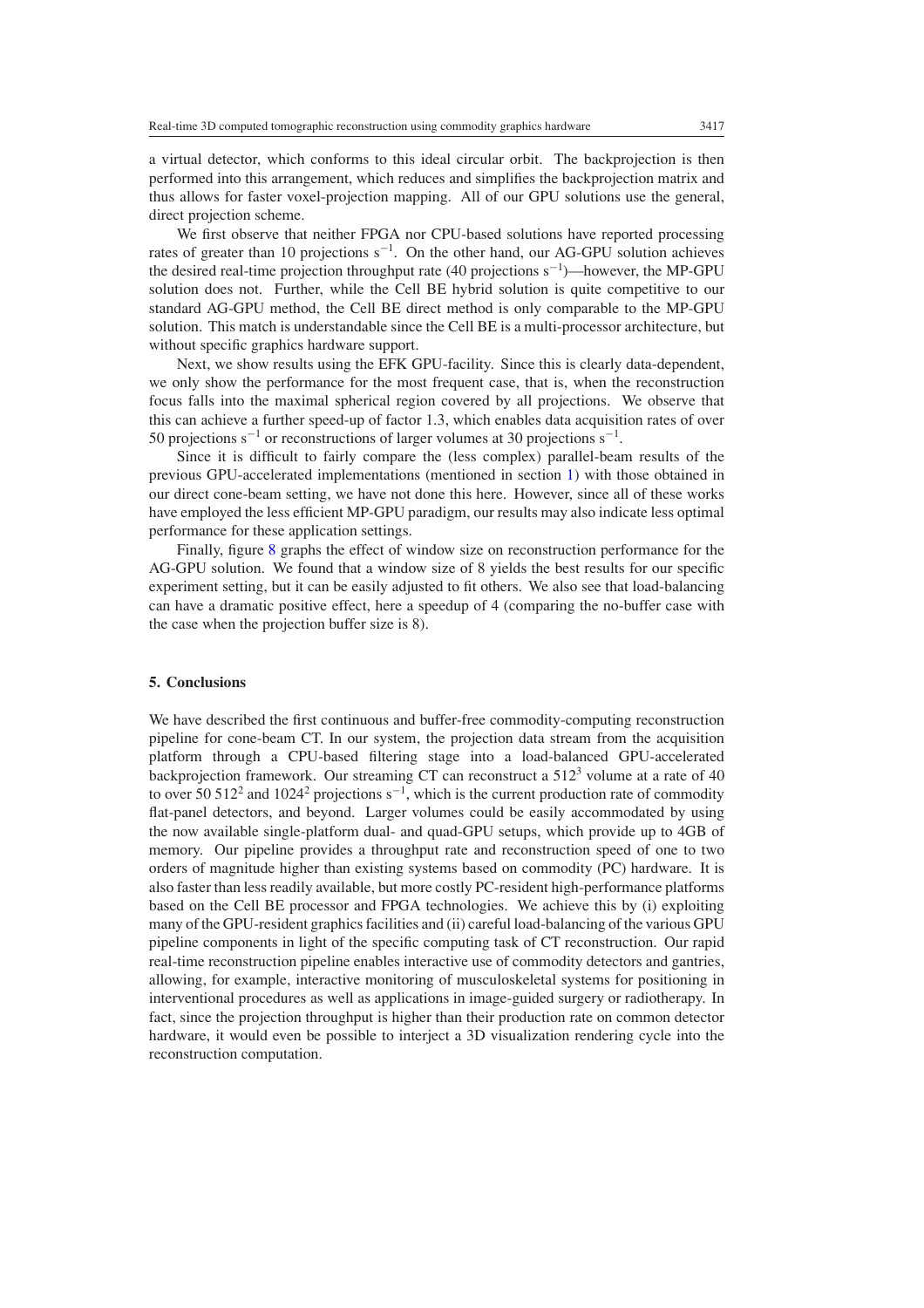<span id="page-13-0"></span>Our results indicate that for the reconstruction settings tested here, a window size of 8 produced the best speedups, and along with it, the most optimal memory bandwidth and instruction execution patterns. This may change with different reconstruction scenarios, and this could be easily corrected for by adjusting the window size dynamically in an automatic binary-search optimization scheme, taking into account reconstructions just acquired. For the EFK scheme the optimal window size may also exhibit a more dynamic behaviour. Here one could start with smaller windows when all fragments still get rendered and then increase the window size for later (sparser) active projection fragments sets.

## **Acknowledgments**

This work was partially funded by NIH grant R21 EB004099-01 and the Keck Advanced Microscopy Laboratory, University of California at San Francisco.

# **References**

- Andersen A and Kak A 1984 Simultaneous algebraic reconstruction technique (SART): a superior implementation of the ART algorithm *Ultrason. Imaging* **6** [81–94](http://dx.doi.org/10.1016/0161-7346(84)90008-7)
- Brasse D, Humbert B, Mathelin C, Rio M and Guyonnet J 2005 Towards an inline reconstruction architecture for micro-CT systems *Phys. Med. Biol.* **50** [5799–811](http://dx.doi.org/10.1088/0031-9155/50/24/003)
- Cabral B, Cam N and Foran J 1994 Accelerated volume rendering and tomographic reconstruction using texture mapping hardware *VVS '94: Proc. 1994 Symp. on Volume Visualization (Tysons Corner, VA)* (New York: ACM Press) [pp 91–8](http://doi.acm.org/10.1145/197938.197972)
- Chidlow K and Möller T 2003 Rapid emission tomography reconstruction *Vol. Graph.* pp 15–26
- Fahrig R, Fox A J, Lownie S and Holdsworth D W 1997 Use of a C-arm system to generate true three-dimensional computed rotational angiograms: preliminary in vitro and in vivo results *Am. J. Neuroradiol.* **18** 1507–14
- Feldkamp L, Davis L and Kress J 1984 Practical cone beam algorithm *J. Opt. Soc. Am.* A **1** 612–9
- Foley J, van Dam A, Feiner S and Hughes J 1990 *Computer Graphics: Principles and Practice* (New York: Addison-Wesley)
- Frigo M and Johnson S G 2005 The design and implementation of FFTW3 *Proc. IEEE* **93** [216–31](http://dx.doi.org/10.1109/JPROC.2004.840301)
- Goddard I and Trepanier M 2002 High-speed cone-beam reconstruction: an embedded systems approach *SPIE Med. Imaging Conf.* **4681** 483–91
- Govindaraju N, Larsen S, Gray J and Manocha D 2006 A memory model for scientific algorithms on graphics processors *UNC Technical Report* available at <http://gamma.cs.unc.edu/GPUFFTW>
- Hudson H and Larkin R 1994 Accelerated image reconstruction using ordered subsets of projection data *IEEE Trans. Med. Imaging* **13** [601–9](http://dx.doi.org/10.1109/42.363108)
- Jaffray D A, Siewerdsen J H, Wong J W and Martinez A A 2002 Flat-panel cone-beam computed tomography for image-guided radiation therapy *Int. J. Radiat. Oncol. Biol. Phys.* **53** [1337–49](http://dx.doi.org/10.1016/S0360-3016(02)02884-5)
- Kachelrieß M, Knaup M and Bockenbach O 2006 Hyperfast perspective cone-beam backprojection *IEEE Med. Imaging Conf. Rec.*
- Kak A C and Slaney M 1988 *Principles of Computerized Tomographic Imaging* (Piscataway, NJ: IEEE)
- Kole J S and Beekman F J 2006 Evaluation of accelerated iterative x-ray CT image reconstruction using floating point graphics hardware *Phys. Med. Biol.* **51** [875–89](http://dx.doi.org/10.1088/0031-9155/51/4/008)
- Kondo C, Mori S, Endo M, Kusakabe K, Suzuki N, Hattori A and Kusakabe M 2005 Real-time volumetric imaging of human heart without electrocardiographic gating by 256-detector row computed tomography: initial experience *J. Comput. Assist. Tomogr.* **29** [694–8](http://dx.doi.org/10.1097/01.rct.0000173844.89988.37)
- Leeser M, Coric S, Miller E, Yu H and Trepanier M 2002 Parallel-beam backprojection: an FPGA implementation optimized for medical imaging *Proc. 10th Int. Symp. on FPGA* pp 217–26
- Li J, Papachristou C and Shekhar R 2005 An FPGA-based computing platform for real-time 3D medical imaging and its application to cone-beam CT reconstruction *J. Imaging Sci. Technol.* **49** 237–45
- Liu X, Defrise M, Desbar L and Fleute M 2001 Cone-beam reconstruction for a C-arm CT system *IEEE Nucl. Sci. Symp.* **3** 1489–93
- Mori S, Endo M, Tsunoo T, Murase K and Fujiwara H 2004 Evaluation of weighted FDK algorithms applied to four-dimensional CT (4D-CT) *IEEE Nucl. Sci. Symp.* **5** [3243–5](http://dx.doi.org/10.1109/NSSMIC.2004.1466373)
- Mueller K and Xu F 2006 Practical considerations for GPU-accelerated CT *IEEE Int. Symp. Biomed. Imaging* [1184–7](http://dx.doi.org/10.1109/ISBI.2006.1625135)